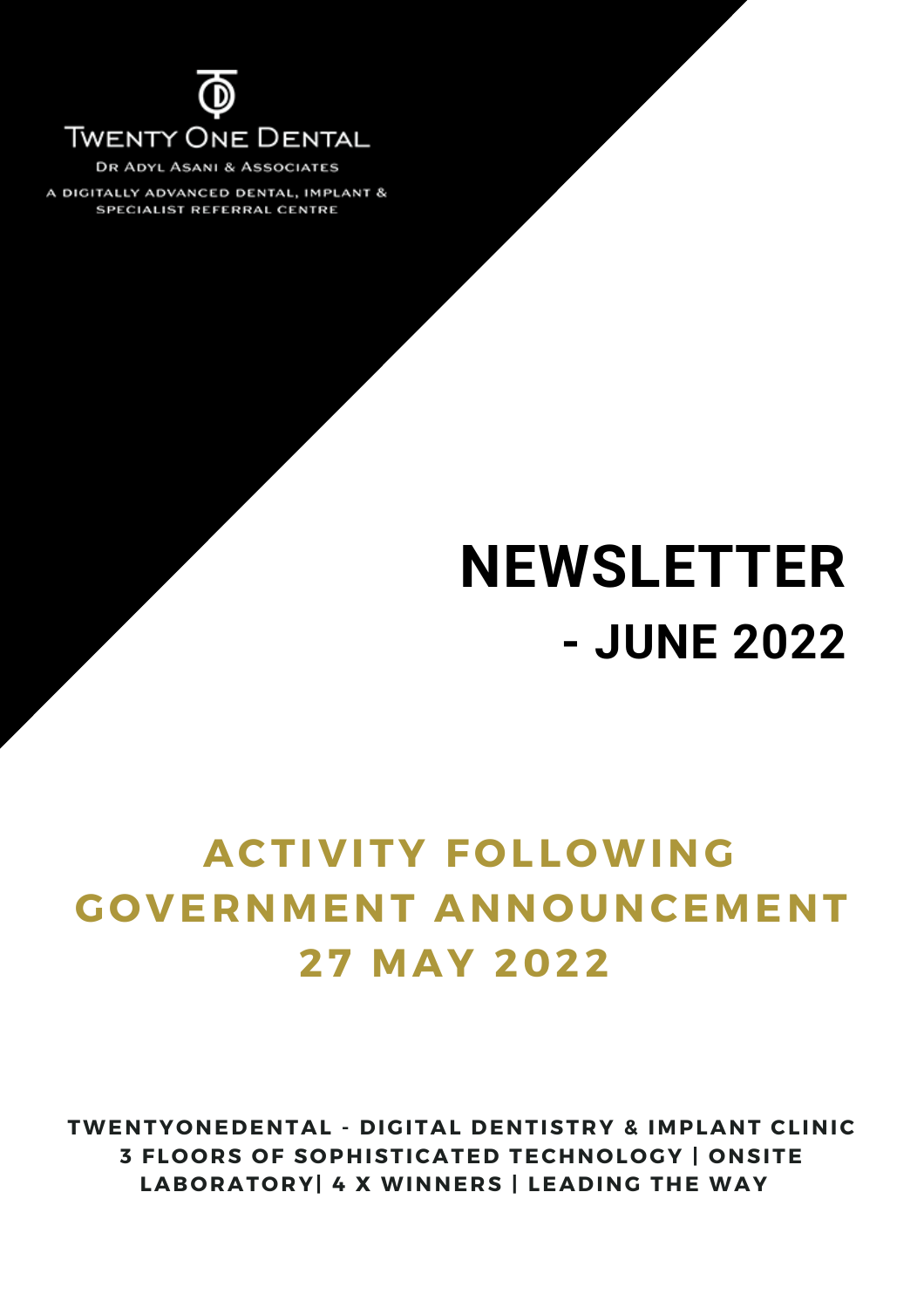## **ACTIVITY FOLLOWING GOVERNMENT ANNOUNCEMENT 27 MAY 2022**

Following the government's further changes for the dental industry, I confirm that as an essential and well recognised dental health provider of care, I wanted to reassure you that we continue to provide all dental and specialist treatment for continued patient care as normal. This includes hygiene and the use of ultrasonic scaling and not hand scaling.

Whilst there have been withdrawals from certain protocols as advised by government, we remain wholly committed to all our patients and teams safety. Our enhanced safety measures, whilst remaining our top priority, allows for all treatments to be undertaken, safely, whilst in our care. The feedback we continue to receive regarding how reassured everyone is about our safety measures when attending their appointments alongside our patient commitment is extremely pleasing to hear.

We continue to work extremely hard to ensure each and every patient is seen as soon as possible to ensure that their oral health is kept up-to-date. Everyone's understanding and patience with many new measures, adaptions and protocols continues to be much appreciated. I thank you for that.

advance both online, over the telephone and via BACS. This approach not only<br>-We have been delighted to be able to look after our patients under our Standard Operating Procedures. The system changes, streamlining and implementation of additional protocols at the clinic continue to work very well and I would like to thank all of our patients and all of my team for their stoic but good natured compliance with all of the measures we have had to adopt to keep everyone attending the clinic safe. This includes payments for treatments being made in forms part of dental industry streamlining but helps all our patients too who do attend their appointments. The cost to the dental industry where patients fail to attend their appointments is considerable and impacts everyone.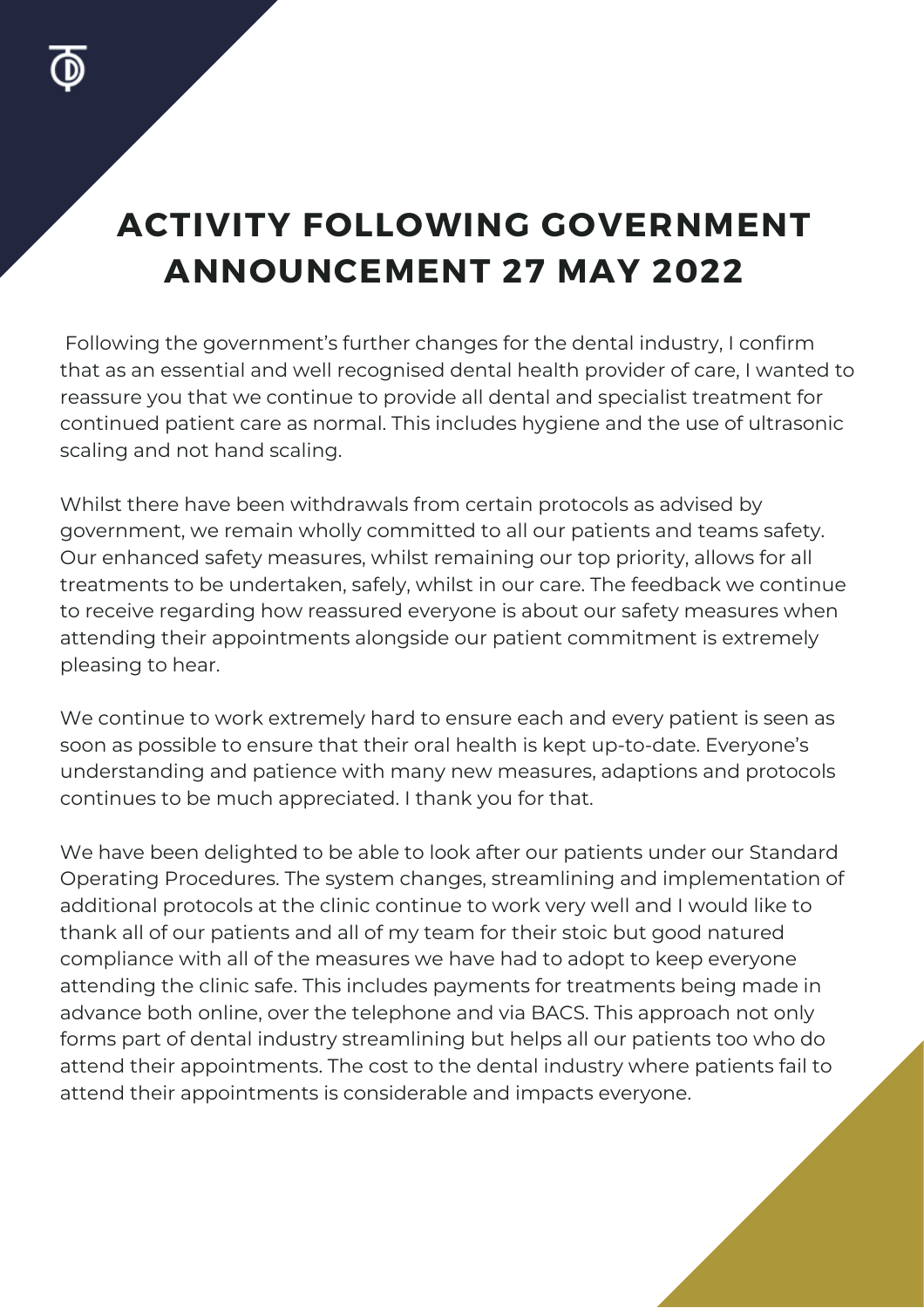#### Why are payments now being requested in advance to secure a dental appointment

Missed dental appointments increase time spent for other patients waiting for appointments, waste of valuable professional time, incur considerable financial costs and damage dental health.

The British Dental Association previously estimated that around 3.5 million dental appointments are missed every year. This equates to approximately two weeks' full-time work for an average dentist. Although no official figures exist, there is evidence that the number of missed appointments is increasing on an annual basis.

Non-attendance of patients at dental appointments has, the British Dental Association advise has become an increasing problem within the dental industry, and one that has financial consequences. It can also result in poorer access to healthcare services for those who need them, lower practice productivity, higher patient morbidity and longer waiting lists.

As a result, across the country, dental practices continue to be financially affected and which has meant either fee increases to help cover such losses now being imposed, for which affects those who do attend. Whereas many clinics (including ourselves) have implemented advance payment for all treatments being made. This has always been part of our terms and conditions for all our patients where we have been flexible. However, in order to help reduce such financial losses where we can, all patients will automatically be asked for payments in advance and at the time of booking each appointment.

Such an approach is, by way of just a couple of examples as raised within the dental industry where a holiday is planned and pre-booked with payment being required to secure same; a trip to the theatre where payment in advance again is required, a haircut, a restaurant and so on.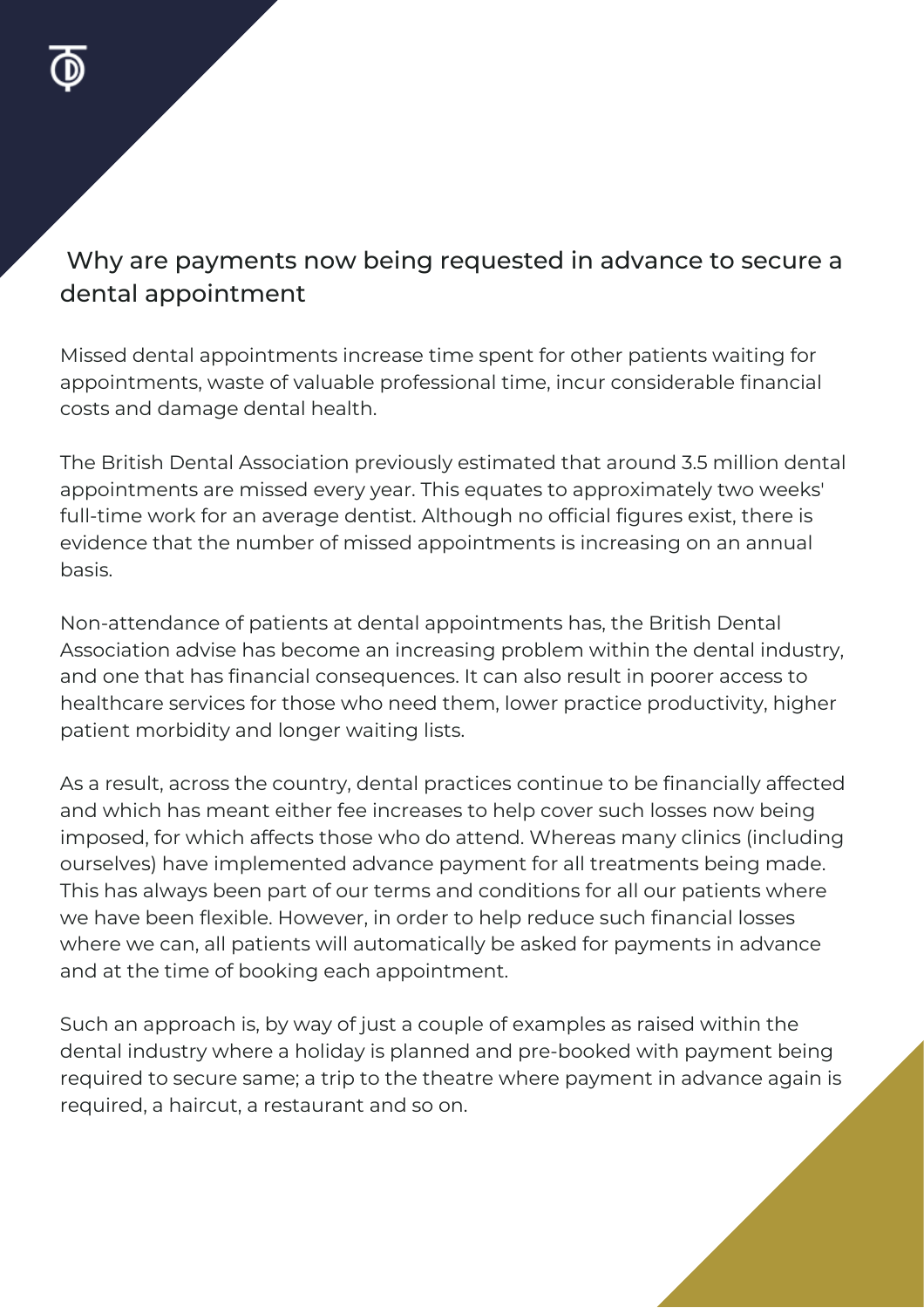In addition, the British Dental Association advises there is also evidence that patients who miss appointments may have poorer dental health as a result. Studies have demonstrated that regular attendees suffer significantly less from the severity, prevalence, social and psychological impacts of dental disease. They experience better oral health and experience less pain and untreated disease than those attending less regularly.

We thank all of our patients for their continued understanding in respect of the many changes both old and new that have been adopted and form part of new streamlining processes.

#### Maintaining Oral Health

Dentistry is a key health profession closely involved in maintaining both oral and systematic health The public sees a dentist far more frequently than their GP, and dentists are trained to recognise the signs and symptoms of many common diseases as well of course as identifying and dealing with many common dental problems. During the crisis, the absence of dental examinations and care resulted in considerable backlog of untreated diseases which will only have a negative effect upon patient's health and financially too. It is therefore important that patient appointments continue to be scheduled in so their oral health and treatment can be reviewed and any issues identified, caught quickly avoiding a negative impact on their health and additional costs in treatment. This again forms part of our ongoing patient care and commitment to each and every one of you.

#### New Patients

We continue to receive new patients registering with us including referrals from<br>we want have living and management detiremates. Durate the laws manual surface w many other clinics and recommendations too. Due to the large number of new patients who are unable to see their own dentist and now joining us, appointments do still remain limited. However, I have a dedicated and extremely experienced team of surgeons, specialists and clinicians who continue to work together, to help all patients. More appointments have been released including e-consultations and emergencies to help those wh cannot attend.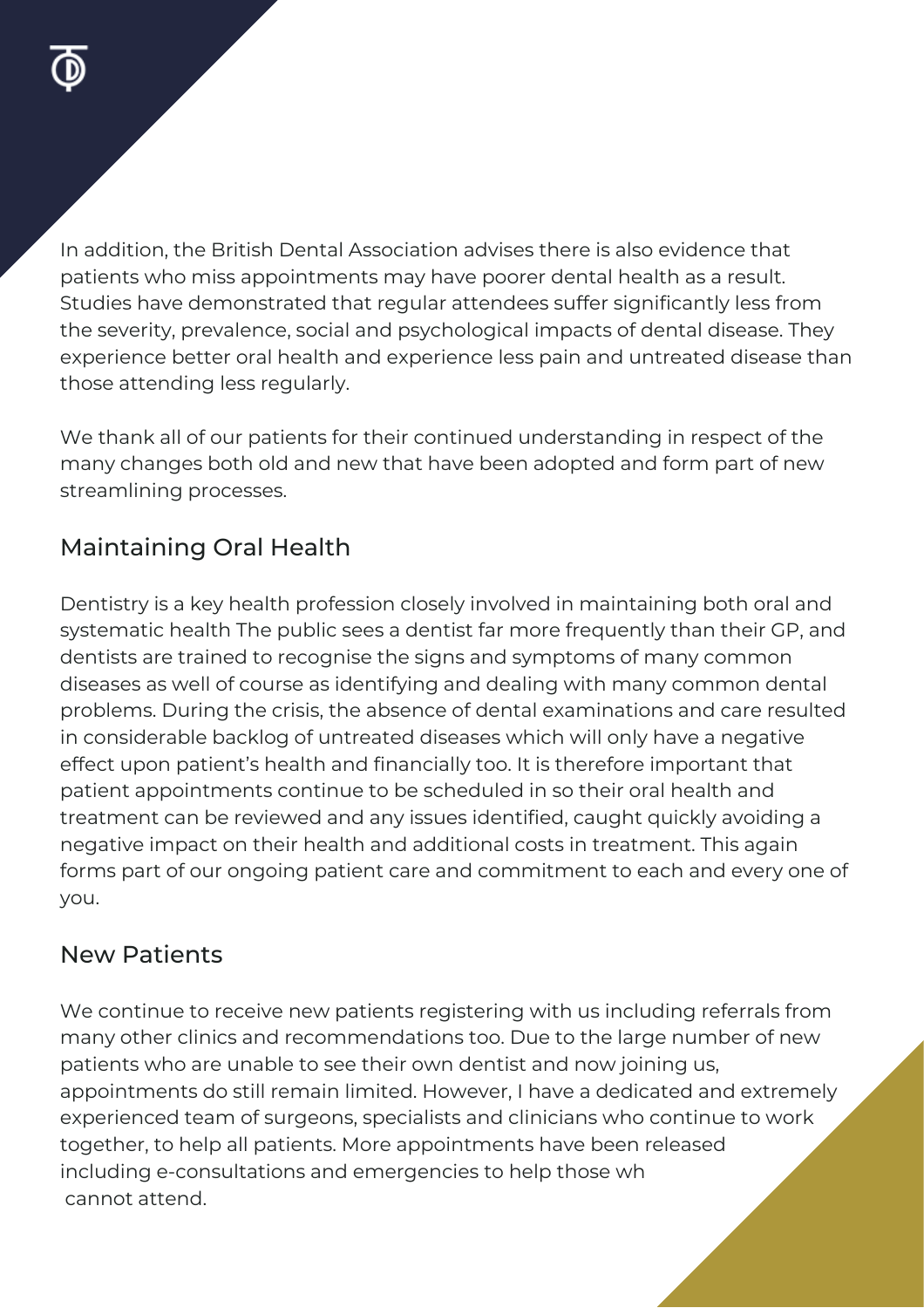#### Appointments

If you already have an appointment booked with us, we look forward to seeing you then. If you are due a dental check-up, hygiene or treatment follow up then reminders will continue to be sent out to you. This will be either by a telephone call, SMS or email. However, all patients are encouraged to telephone us to secure their next appointment if not already done so as appointments are being taken quickly, due to the continued high volume of patients both existing and new, wishing to secure a booking.

#### Appointment Flexibility

As many of our patients are already aware, daily appointments whilst increased are still for certain treatments, reduced for the ongoing safety of everyone. In addition, for the well-being of all my team too.

This is why we are unable to be as flexible as we would normally be when arranging appointments. We really do apologise for this but do thank you for your continued understanding and working with us by accepting the first proposed appointment day and time. The reason why this approach remains is place is so that the allocation of treatment ensures we continue to adhere to our adopted safety measures and appointment treatment protocols. This really helps ensure each and every patient being seen as quickly as possible and without undue delay. In circumstances where an appointment has been allocated but is difficult for a patient to attend, we will of course do our very best to secure you an alternative booking during our call with you.

#### Isolating | Vulnerable Category - "See our Dental Surgeons from your own home"

Please don't worry, as we continue to allocate e-consultations with our dental surgeons and where necessary, prescriptions are then sent electronically to your nearby pharmacy.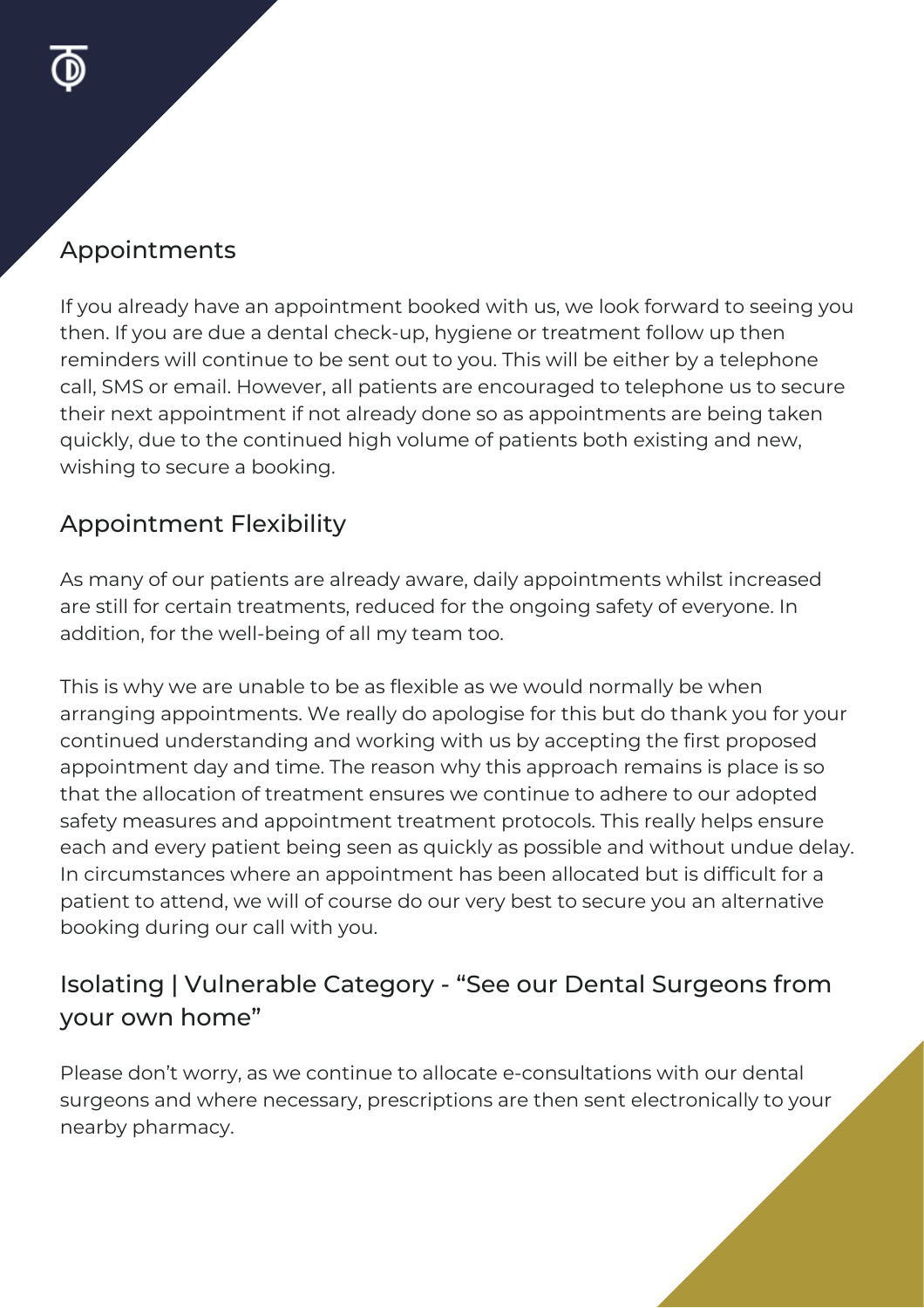To book one of these e-consultations please telephone our friendly front of house team who will be happy to assist –01273 202102. Such appointments are invaluable to help diagnose, reduce pain and improve wellbeing. Our appointments are available for existing and new patients. Vulnerable patients and the importance of regular check-ups and hygiene. We understand the safety concerns of patients in this category and want to provide reassurance that we are now seeing a large number here at the clinic.

Particularly those who delayed their visits but are now needing to check their oral health. This includes many who cannot be seen by their original dentist due to either clinic closure, reduced hours or having left the profession and who are now booking in with us. It is therefore important that we ensure check-ups/hygiene are maintained at the very least. This has helped (and continues to help) protect many vulnerable patients who's oral health is more susceptible to issues arising, and therefore placed in the higher risk category.

#### Focused on your safety and patient care - safe in our hands

Our dedication and implementation of the highest level of safety measures here onsite remains and continues to place us in a priority category for all patients receiving their regular check-ups and hygiene. Appointments for those in the vulnerable category are allocated at certain times of the day with appropriate video consultations held online or in one of our designated treatment suites.

#### Want to choose a dental or hygiene appointment?

**VIEW MORE** booking system anytime 24/7. These appointments are very limited and change If you prefer, you can choose and book your own appointment via our online hourly, so if you see one that suits, do book it straight away. Just go to our website and click book online.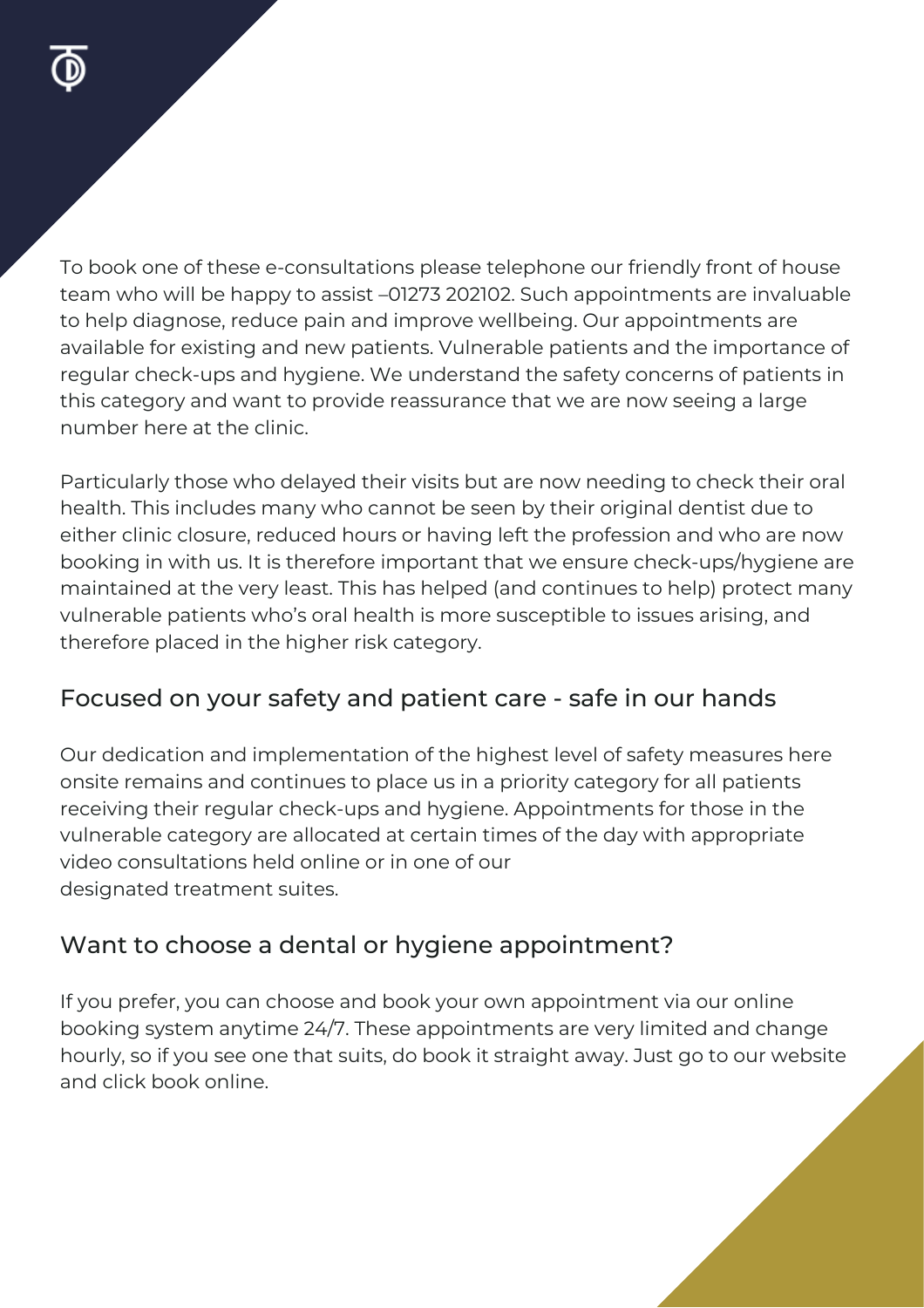Alternatively, please telephone during clinic hours on 01273 202102 and one of our friendly front of house team will check the most recent availability we have and arrange to then book you in. Or you can call or Whatsapp our clinically qualified private patient coordinator on 07495 510965 - 7 days a week.

Alternatively, please telephone during clinic hours on 01273 202102 and one of our friendly front of house team will check the most recent availability we have and arrange to then book you in. Or you can call or Whatsapp our clinically qualified private patient coordinator on 07495 510965 - 7 days a week.

#### Removal of pre- appointment COVID questionnaire forms

As part of the most recent government amendments, such questionnaires are no longer required. However, as part of our ongoing commitment to patient care, each patient will be asked whether they have any symptoms of COVID or have tested positive at the time of booking an appointment.

#### What if I have symptoms of COVID or test positive – Can I still attend my appointment?

Yes as we have dedicated treatment suites to see all such patients. However, each patient will be assessed over the telephone in the first instance and triaged accordingly. It is important that you notify us in advance by telephoning the clinic before you arrive.

### Which clinician will I see at my appointment?

Our aim is to book you in with the same dentist/clinician you registered with. However, due to different dental treatments being allocated in different treatment suites at different times of the day and which supports our ongoing strict safety protocols being in place, our dental surgeons/ clinicians are allocated set treatments throughout the working week.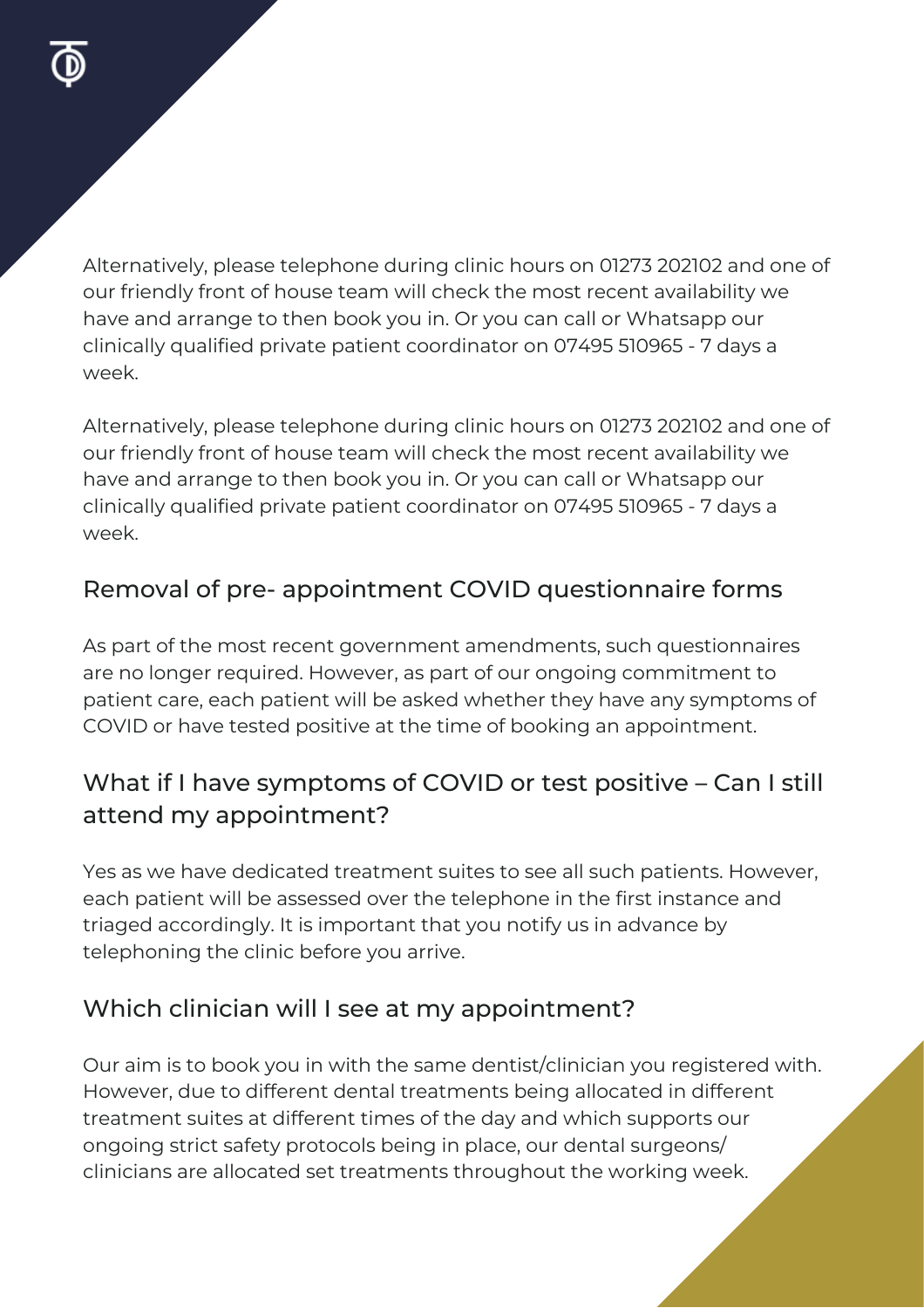Therefore, your understanding and cooperation being booked with a different clinician, who will be equally qualified and aware of your ongoing treatment and patient records, is appreciated.

It is also important to remember that our surgeons need appropriate rest and which includes time away on annual leave. This may mean you are seen by one of our own equally experienced surgeons who will have full knowledge of your treatment/patient records and not an agency surgeon brought in externally.

Our consistent and award winning approach to best patient care also incorporates our regular morning huddles to discuss all patients on the daily/weekly list including those overdue. As mentioned, all dental surgeons/clinicians work closely together reviewing all patients oral care and upon who's instruction is then given to front of house to make contact with you, so you can be seen by them.

#### Continuing to work together

Your ongoing cooperation and full understanding of the importance of the many new measures, protocols and streamlining which remain in place for the benefit of all patients and team members is very much appreciated. Please do remember these incorporate changes, guidance, advice and protocol within the dental industry.